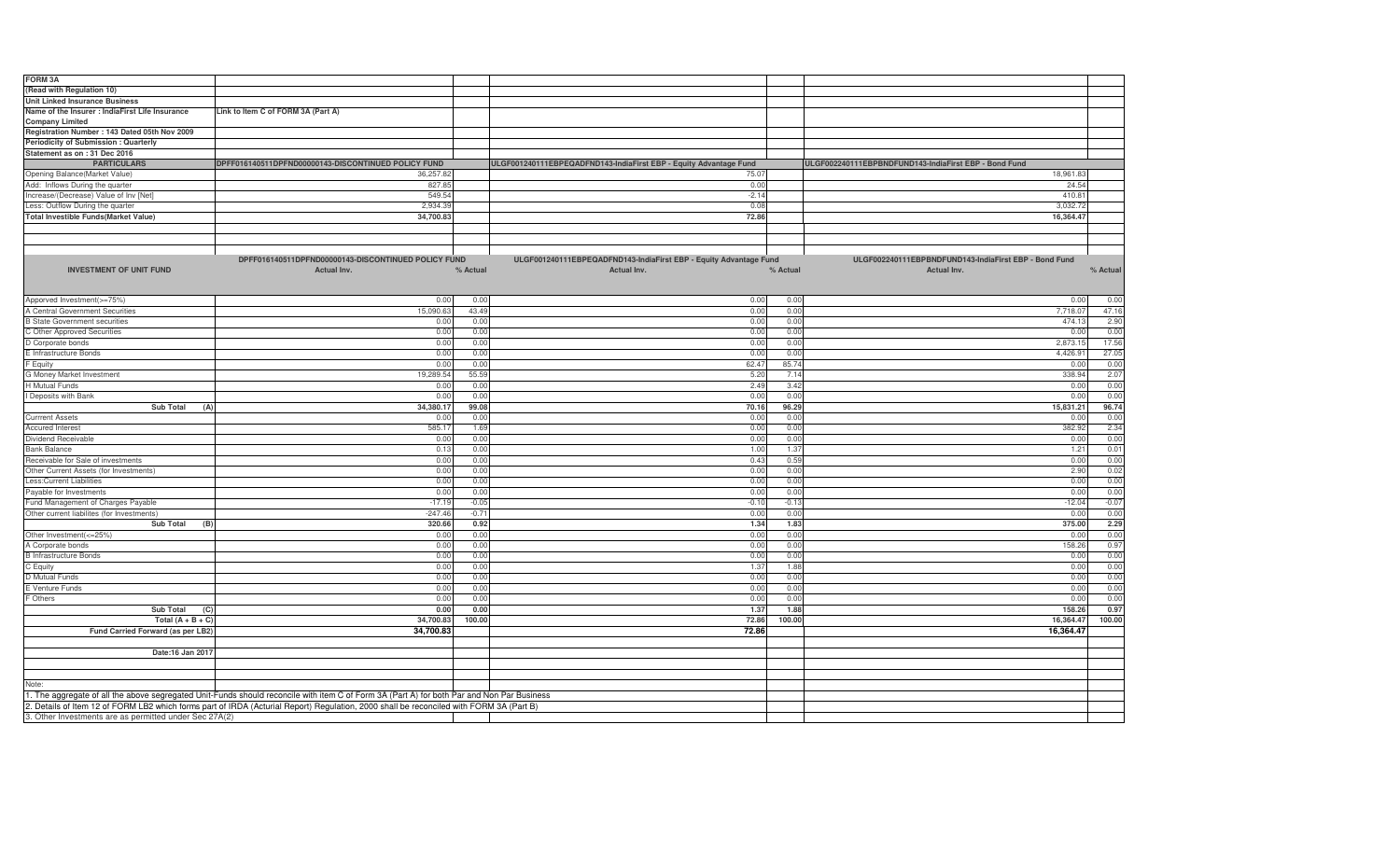| ULGF003240111EBPCSHFUND143-IndiaFirst EBP - Cash Fund | ULGF006300713DYNMODFUND143-Indiafirst EBP - Dynamic Moderator Fund |              |              | ULIF001161109EQUITYFUND143-EQUITY FUND |              | ULIF002161109EQUFUNDPEN143-EQUITY FUND PEN |              | ULIF003161109DEBTFUND00143-DEBT FUND |
|-------------------------------------------------------|--------------------------------------------------------------------|--------------|--------------|----------------------------------------|--------------|--------------------------------------------|--------------|--------------------------------------|
| 125.75                                                |                                                                    | 1,255.52     |              | 23,888.65                              |              | 10,654.97                                  |              | 2,679.53                             |
| 45.54                                                 |                                                                    | 240.98       |              | 58.73                                  |              | 50.93                                      |              | 37.75                                |
| 1.35                                                  |                                                                    | 18.09        |              | $-749.96$                              |              | $-223.39$                                  |              | 54.05                                |
| 140.00                                                |                                                                    | 0.00         |              | 695.78                                 |              | 274.16                                     |              | 104.28                               |
| 32.64                                                 |                                                                    | 1,514.60     |              | 22,501.65                              |              | 10,208.35                                  |              | 2,667.06                             |
|                                                       |                                                                    |              |              |                                        |              |                                            |              |                                      |
|                                                       |                                                                    |              |              |                                        |              |                                            |              |                                      |
| ULGF003240111EBPCSHFUND143-IndiaFirst EBP - Cash Fund | ULGF006300713DYNMODFUND143-Indiafirst EBP - Dynamic Moderator Fund |              |              | ULIF001161109EQUITYFUND143-EQUITY FUND |              | ULIF002161109EQUFUNDPEN143-EQUITY FUND PEN |              | ULIF003161109DEBTFUND00143-DEBT FUND |
| % Actual<br>Actual Inv.                               | Actual Inv.                                                        |              | % Actual     | Actual Inv.                            | % Actual     | Actual Inv.                                | % Actual     | % Actual<br>Actual Inv.              |
|                                                       |                                                                    |              |              |                                        |              |                                            |              |                                      |
|                                                       |                                                                    |              |              |                                        |              |                                            |              |                                      |
| 0.00                                                  | 0.00                                                               | 0.00         | 0.00         | 0.00                                   | 0.00         | 0.00                                       | 0.00         | 0.00<br>0.00                         |
| 0.00                                                  | 0.00                                                               | 884.37       | 58.39        | 0.00                                   | 0.00         | 0.00                                       | 0.00         | 33.37<br>890.02                      |
| 0.00                                                  | 0.00                                                               | 156.88       | 10.36        | 0.00                                   | 0.00         | 0.00                                       | 0.00         | 54.04<br>2.03                        |
| 0.00                                                  | 0.00                                                               | 0.00         | 0.00         | 0.00                                   | 0.00         | 0.00                                       | 0.00         | 0.00<br>0.00                         |
| 0.00                                                  | 0.00                                                               | 0.00         | 0.00         | 0.00                                   | 0.00         | 0.00                                       | 0.00         | 23.98<br>639.59                      |
| 0.00                                                  | 0.00                                                               | 52.35        | 3.46         | 0.00                                   | 0.00         | 0.00                                       | 0.00         | 30.12<br>803.32                      |
| 0.00                                                  | 0.00                                                               | 174.82       | 11.54        | 19,055.81                              | 84.69        | 8,157.44                                   | 79.91        | 0.00<br>0.00                         |
| 32.49                                                 | 99.55                                                              | 172.15       | 11.37        | 923.84                                 | 4.11         | 704.38                                     | 6.90         | 3.54<br>94.48                        |
| 0.00                                                  | 0.00                                                               | 51.48        | 3.40         | 959.31                                 | 4.26         | 457.34                                     | 4.48         | 0.00<br>0.00                         |
| 0.00                                                  | 0.00                                                               | 0.00         | 0.00         | 0.00                                   | 0.00         | 0.00                                       | 0.00         | 0.00<br>0.00                         |
| 32.49                                                 | 99.55                                                              | 1,492.06     | 98.51        | 20,938.96                              | 93.06        | 9,319.16                                   | 91.29        | 93.04<br>2,481.45                    |
| 0.00                                                  | 0.00                                                               | 0.00         | 0.00         | 0.00                                   | 0.00         | 0.00                                       | 0.00         | 0.00<br>0.00                         |
| 0.00                                                  | 0.00                                                               | 20.65        | 1.36         | 0.00                                   | 0.00         | 0.00                                       | 0.00         | 2.14<br>57.06                        |
| 0.00                                                  | 0.00                                                               | 0.00         | 0.00         | 0.00                                   | 0.00         | 0.00                                       | 0.00         | 0.00<br>0.00<br>0.05                 |
| 0.16                                                  | 0.48                                                               | 0.09         | 0.01<br>0.00 | 2.44                                   | 0.01         | 2.36                                       | 0.02<br>0.92 | 1.38                                 |
| 0.00                                                  | 0.00<br>0.00                                                       | 0.00         | 0.02         | 139.20<br>3.44                         | 0.62<br>0.02 | 94.08                                      | 0.00         | 0.00<br>0.00<br>0.00<br>0.00         |
| 0.00<br>0.00                                          | 0.00                                                               | 0.25<br>0.00 | 0.00         | 0.00                                   | 0.00         | 0.00<br>0.00                               | 0.00         | 0.00<br>0.00                         |
| 0.00                                                  | 0.00                                                               | 0.00         | 0.00         | 0.00                                   | 0.00         | 0.00                                       | 0.00         | 0.00<br>0.00                         |
| $-0.01$                                               | $-0.03$                                                            | $-2.00$      | $-0.13$      | $-27.30$                               | $-0.12$      | $-12.41$                                   | $-0.12$      | $-0.12$<br>$-3.27$                   |
| 0.00                                                  | 0.00                                                               | 0.00         | 0.00         | $-7.19$                                | $-0.03$      | $-8.49$                                    | $-0.08$      | $-0.05$<br>$-1.31$                   |
| 0.15                                                  | 0.45                                                               | 18.99        | 1.25         | 110.59                                 | 0.49         | 75.53                                      | 0.74         | 2.02<br>53.86                        |
| 0.00                                                  | 0.00                                                               | 0.00         | 0.00         | 0.00                                   | 0.00         | 0.00                                       | 0.00         | 0.00<br>0.00                         |
| 0.00                                                  | 0.00                                                               | 0.00         | 0.00         | 0.00                                   | 0.00         | 0.00                                       | 0.00         | 4.94<br>131.74                       |
| 0.00                                                  | 0.00                                                               | 0.00         | 0.00         | 0.00                                   | 0.00         | 0.00                                       | 0.00         | 0.00<br>0.00                         |
| 0.00                                                  | 0.00                                                               | 3.55         | 0.23         | 30.75                                  | 0.14         | 122.28                                     | 1.20         | 0.00<br>0.00                         |
| 0.00                                                  | 0.00                                                               | 0.00         | 0.00         | 1,421.35                               | 6.32         | 691.38                                     | 6.77         | 0.00<br>0.00                         |
| 0.00                                                  | 0.00                                                               | 0.00         | 0.00         | 0.00                                   | 0.00         | 0.00                                       | 0.00         | 0.00<br>0.00                         |
| 0.00                                                  | 0.00                                                               | 0.00         | 0.00         | 0.00                                   | 0.00         | 0.00                                       | 0.00         | 0.00<br>0.00                         |
| 0.00                                                  | 0.00                                                               | 3.55         | 0.23         | 1,452.10                               | 6.45         | 813.66                                     | 7.97         | 4.94<br>131.74                       |
| 32.64                                                 | 100.00                                                             | 1,514.60     | 100.00       | 22,501.65                              | 100.00       | 10,208.35                                  | 100.00       | 100.00<br>2,667.06                   |
| 32.64                                                 |                                                                    | 1,514.60     |              | 22,501.65                              |              | 10,208.35                                  |              | 2,667.06                             |
|                                                       |                                                                    |              |              |                                        |              |                                            |              |                                      |
|                                                       |                                                                    |              |              |                                        |              |                                            |              |                                      |
|                                                       |                                                                    |              |              |                                        |              |                                            |              |                                      |
|                                                       |                                                                    |              |              |                                        |              |                                            |              |                                      |
|                                                       |                                                                    |              |              |                                        |              |                                            |              |                                      |
|                                                       |                                                                    |              |              |                                        |              |                                            |              |                                      |
|                                                       |                                                                    |              |              |                                        |              |                                            |              |                                      |
|                                                       |                                                                    |              |              |                                        |              |                                            |              |                                      |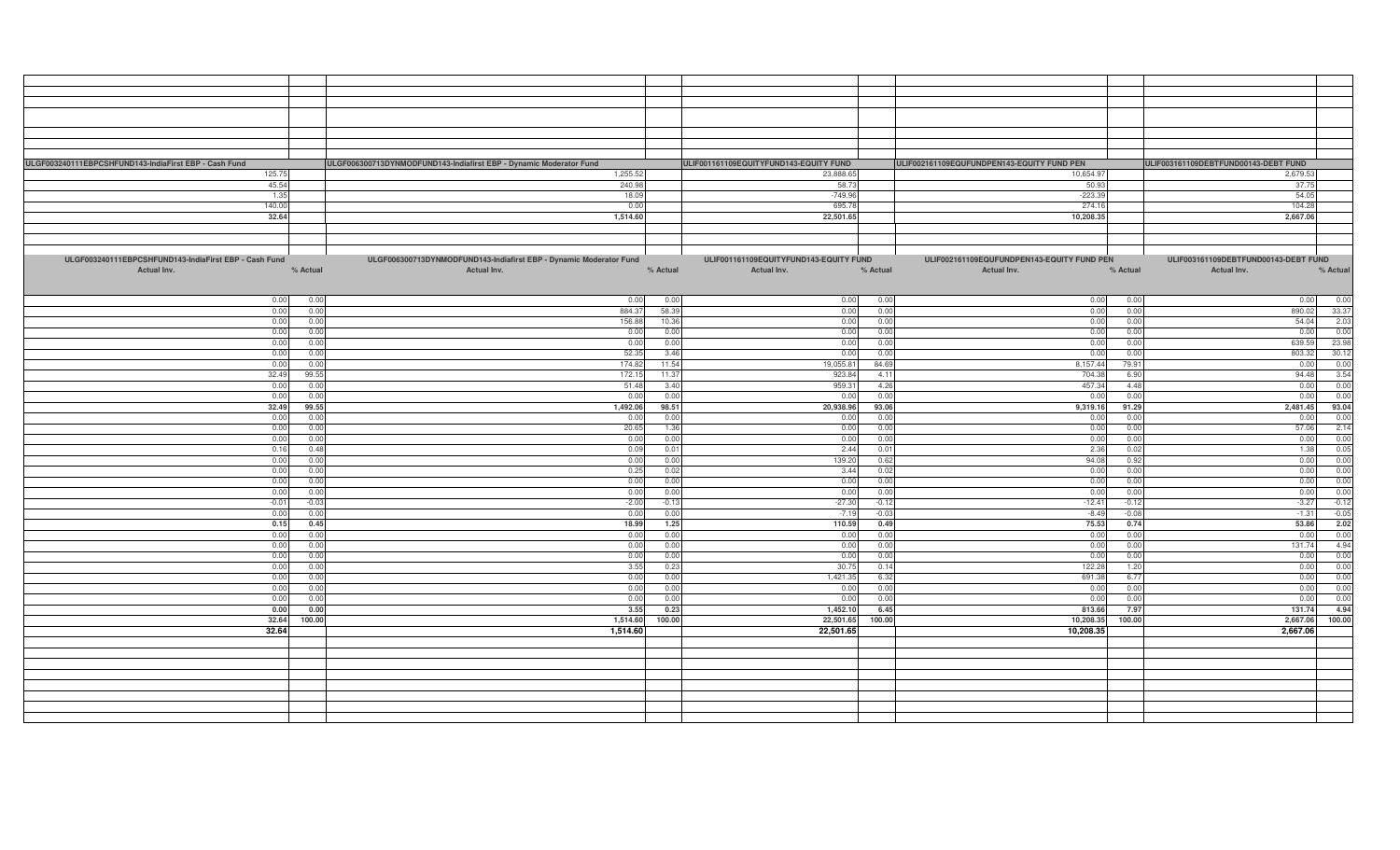| ULIF004161109DEBFUNDPEN143-DEBT FUND PENSION | ULIF005161109BALANCEDFN143-BALANCED FUND |          | ULIF006161109BALFUNDPEN143-Balanced Fund Pension |          | ULIF007161109LIQUIDFUND143-LIQUID FUND |          | ULIF008161109LIQFUNDPEN143-LIQUID FUND PEN |
|----------------------------------------------|------------------------------------------|----------|--------------------------------------------------|----------|----------------------------------------|----------|--------------------------------------------|
| 3,549.71                                     | 13,732.32                                |          | 7,821.36                                         |          | 10.79                                  |          | 23.05                                      |
| 14.63                                        | 51.84                                    |          | 33.94                                            |          | 0.54                                   |          | 0.07                                       |
|                                              |                                          |          |                                                  |          |                                        |          |                                            |
| 72.73                                        | $-141.99$                                |          | $-69.61$                                         |          | 0.12                                   |          | 0.24                                       |
| 98.30                                        | 359.91                                   |          | 388.80                                           |          | 0.29                                   |          | 1.90                                       |
| 3,538.76                                     | 13,282.26                                |          | 7,396.89                                         |          | 11.17                                  |          | 21.46                                      |
|                                              |                                          |          |                                                  |          |                                        |          |                                            |
|                                              |                                          |          |                                                  |          |                                        |          |                                            |
|                                              |                                          |          |                                                  |          |                                        |          |                                            |
|                                              |                                          |          |                                                  |          |                                        |          |                                            |
| ULIF004161109DEBFUNDPEN143-DEBT FUND PENSION | ULIF005161109BALANCEDFN143-BALANCED FUND |          | ULIF006161109BALFUNDPEN143-Balanced Fund Pension |          | ULIF007161109LIQUIDFUND143-LIQUID FUND |          | ULIF008161109LIQFUNDPEN143-LIQUID FUND PEN |
| Actual Inv.<br>% Actual                      |                                          | % Actual | Actual Inv.                                      | % Actual | Actual Inv.                            | % Actual | % Actual                                   |
|                                              | Actual Inv.                              |          |                                                  |          |                                        |          | Actual Inv.                                |
|                                              |                                          |          |                                                  |          |                                        |          |                                            |
|                                              |                                          |          |                                                  |          |                                        |          |                                            |
| 0.00<br>0.00                                 | 0.00                                     | 0.00     | 0.00                                             | 0.00     | 0.00                                   | 0.00     | 0.00<br>0.00                               |
| 1,026.98<br>29.02                            | 1,437.78                                 | 10.82    | 932.92                                           | 12.61    | 0.00                                   | 0.00     | 0.00<br>0.00                               |
| 0.00<br>0.00                                 | 0.00                                     | 0.00     | 0.00                                             | 0.00     | 0.00                                   | 0.00     | 0.00<br>0.00                               |
|                                              |                                          |          |                                                  |          |                                        |          |                                            |
| 0.00<br>0.00                                 | 334.5                                    | 2.52     | 195.13                                           | 2.64     | 0.00                                   | 0.00     | 0.00<br>0.00                               |
| 681.0<br>19.24                               | 275.7                                    | 2.08     | 472.76                                           | 6.39     | 0.00                                   | 0.00     | 0.00<br>0.00                               |
| 34.58<br>1,223.6                             | 1,977.25                                 | 14.89    | 1,020.27                                         | 13.79    | 0.00                                   | 0.00     | 0.00<br>0.00                               |
| 0.00<br>0.00                                 | 6,921.29                                 | 52.1     | 4,016.64                                         | 54.30    | 0.00                                   | 0.00     | 0.00<br>0.00                               |
|                                              |                                          |          |                                                  |          |                                        |          |                                            |
| 232.06<br>6.56                               | 1,742.60                                 | 13.12    | 323.15                                           | 4.37     | 10.90                                  | 97.54    | 95.49<br>20.50                             |
| 0.00<br>0.0(                                 | 0.00                                     | 0.00     | 0.00                                             | 0.00     | 0.0                                    | 0.00     | 0.00<br>0.00                               |
| 0.00<br>0.00                                 | 0.00                                     | 0.00     | 0.00                                             | 0.00     | 0.00                                   | 0.00     | 0.00<br>0.00                               |
| 3,163.74<br>89.40                            | 12,689.2                                 | 95.54    | 6,960.87                                         | 94.11    | 10.90                                  | 97.54    | 20.50<br>95.49                             |
|                                              |                                          |          |                                                  |          |                                        |          |                                            |
| 0.00<br>0.00                                 | 0.00                                     | 0.00     | 0.00                                             | 0.00     | 0.00                                   | 0.00     | 0.00<br>0.00                               |
| 87.29<br>2.47                                | 143.08                                   | 1.08     | 99.29                                            | 1.34     | 0.00                                   | 0.00     | 0.00<br>0.00                               |
| 0.00<br>0.00                                 | 0.00                                     | 0.00     | 0.00                                             | 0.00     | 0.00                                   | 0.00     | 0.00<br>0.00                               |
| 1.12<br>0.03                                 | 1.14                                     | 0.01     | 2.20                                             | 0.03     | 0.05                                   | 0.44     | 4.61<br>0.99                               |
|                                              |                                          |          |                                                  |          |                                        |          |                                            |
| 0.00<br>0.00                                 | 36.19                                    | 0.27     | 37.44                                            | 0.51     | 0.00                                   | 0.00     | 0.00<br>0.00                               |
| 0.04<br>1.38                                 | 1.00                                     | 0.01     | 1.51                                             | 0.02     | 0.24                                   | 2.14     | 0.00<br>0.00                               |
| 0.00<br>0.00                                 | 0.00                                     | 0.00     | 0.00                                             | 0.00     | 0.00                                   | 0.00     | 0.00<br>0.00                               |
| 0.00<br>0.00                                 | 0.00                                     | 0.00     | 0.00                                             | 0.00     | 0.00                                   | 0.00     | 0.02<br>0.00                               |
| $-4.33$<br>$-0.12$                           | $-16.18$                                 | $-0.12$  | $-9.09$                                          | $-0.12$  | $-0.01$                                | $-0.12$  | $-0.12$<br>$-0.03$                         |
|                                              |                                          |          |                                                  |          |                                        |          |                                            |
| $-0.14$<br>0.00                              | $-4.55$                                  | $-0.03$  | $-24.92$                                         | $-0.34$  | 0.00                                   | 0.00     | 0.00<br>0.00                               |
| 2.41<br>85.32                                | 160.68                                   | 1.21     | 106.43                                           | 1.44     | 0.27                                   | 2.46     | 4.51<br>0.97                               |
| 0.00<br>0.00                                 | 0.00                                     | 0.00     | 0.00                                             | 0.00     | 0.00                                   | 0.00     | 0.00<br>0.00                               |
| 289.69<br>8.19                               | 395.43                                   | 2.98     | 237.18                                           | 3.21     | 0.00                                   | 0.00     | 0.00<br>0.00                               |
| 0.00<br>0.00                                 | 0.00                                     | 0.00     | 0.00                                             | 0.00     | 0.00                                   | 0.00     | 0.00<br>0.00                               |
|                                              |                                          |          |                                                  |          |                                        |          |                                            |
| 0.00<br>0.00                                 | 36.92                                    | 0.28     | 92.41                                            | 1.25     | 0.00                                   | 0.00     | 0.00<br>0.00                               |
| 0.00<br>0.00                                 | 0.00                                     | 0.00     | 0.00                                             | 0.00     | 0.00                                   | 0.00     | 0.00<br>0.00                               |
| 0.00<br>0.00                                 | 0.00                                     | 0.00     | 0.00                                             | 0.00     | 0.00                                   | 0.00     | 0.00<br>0.00                               |
| 0.00<br>0.00                                 | 0.00                                     | 0.00     | 0.00                                             | 0.00     | 0.00                                   | 0.00     | 0.00<br>0.00                               |
|                                              |                                          |          |                                                  |          |                                        |          |                                            |
| 289.69<br>8.19                               | 432.35                                   | 3.26     | 329.59                                           | 4.46     | 0.00                                   | 0.00     | 0.00<br>0.00                               |
| 3,538.76<br>100.00                           | 13,282.26                                | 100.00   | 7,396.89                                         | 100.00   | 11.17                                  | 100.00   | 100.00<br>21.46                            |
| 3,538.76                                     | 13.282.26                                |          | 7,396.89                                         |          | 11.17                                  |          | 21.46                                      |
|                                              |                                          |          |                                                  |          |                                        |          |                                            |
|                                              |                                          |          |                                                  |          |                                        |          |                                            |
|                                              |                                          |          |                                                  |          |                                        |          |                                            |
|                                              |                                          |          |                                                  |          |                                        |          |                                            |
|                                              |                                          |          |                                                  |          |                                        |          |                                            |
|                                              |                                          |          |                                                  |          |                                        |          |                                            |
|                                              |                                          |          |                                                  |          |                                        |          |                                            |
|                                              |                                          |          |                                                  |          |                                        |          |                                            |
|                                              |                                          |          |                                                  |          |                                        |          |                                            |
|                                              |                                          |          |                                                  |          |                                        |          |                                            |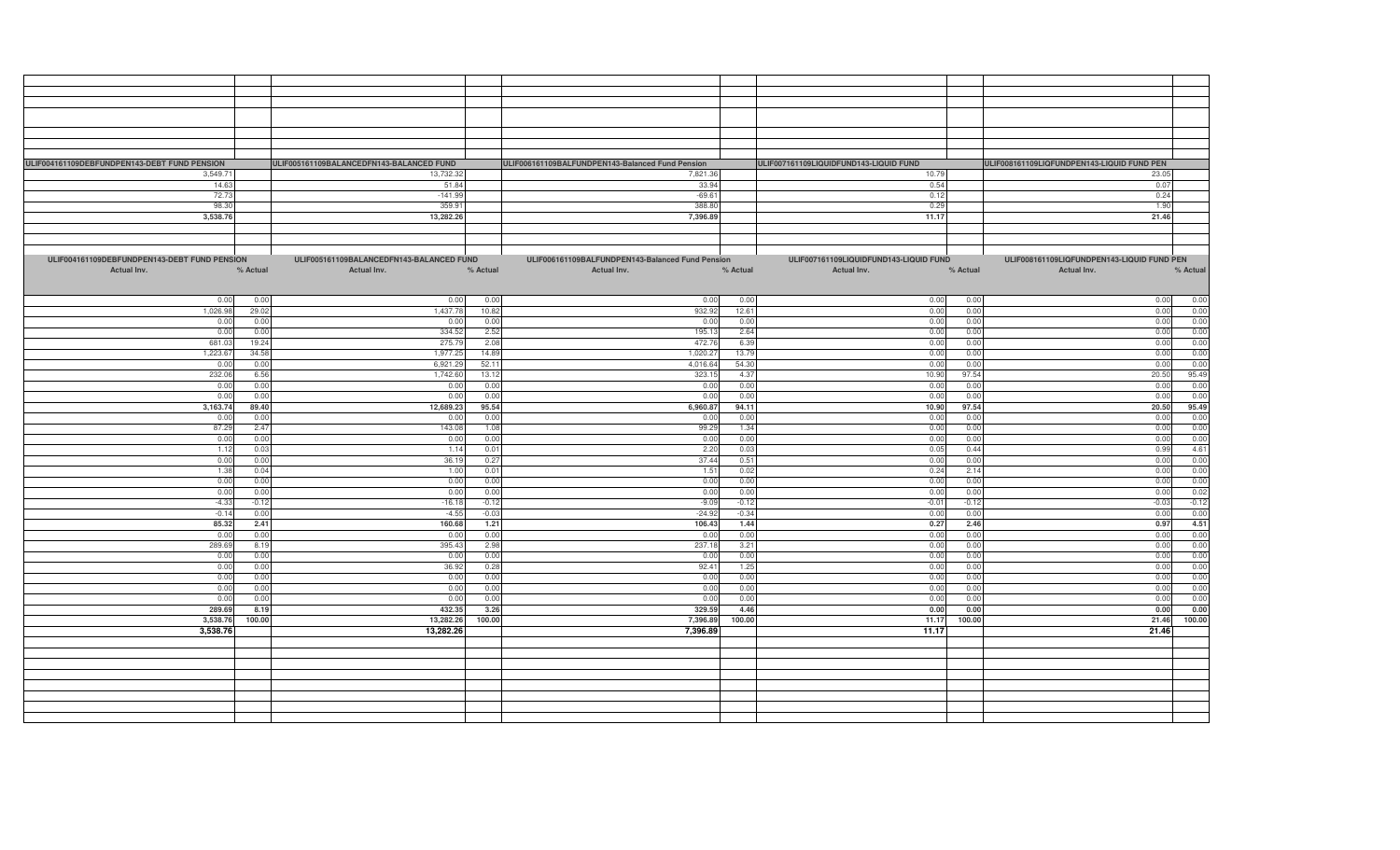| ULIF009010910EQUTY1FUND143-EQUITY FUND 1 |          | ULIF010010910DEBT01FUND143-DEBT FUND 1 |          | ULIF011010910BALAN1FUND143-Balanced Fund 1 |          | ULIF012010910INDTRAFUND143-INDEX TRACKER FUND |          | ULIF013010910VALUEFUND0143-VALUE FUND |          |  |  |
|------------------------------------------|----------|----------------------------------------|----------|--------------------------------------------|----------|-----------------------------------------------|----------|---------------------------------------|----------|--|--|
|                                          |          |                                        |          |                                            |          |                                               |          |                                       |          |  |  |
| 97,146.87                                |          | 75,074.70                              |          | 36,980.59                                  |          | 1,119.21                                      |          | 1,213.88                              |          |  |  |
| 3,764.16                                 |          | 2,875.10                               |          | 285.11                                     |          | 33.59                                         |          | 81.61                                 |          |  |  |
| $-3,137.33$                              |          | 1,622.53                               |          | $-401.97$                                  |          | $-55.79$                                      |          | $-7.09$                               |          |  |  |
| 2,335.32                                 |          | 2,037.61                               |          | 1,898.60                                   |          | 62.95                                         |          | 34.70                                 |          |  |  |
|                                          |          |                                        |          |                                            |          |                                               |          |                                       |          |  |  |
| 95,438.38                                |          | 77,534.71                              |          | 34,965.13                                  |          | 1,034.07                                      |          | 1,253.70                              |          |  |  |
|                                          |          |                                        |          |                                            |          |                                               |          |                                       |          |  |  |
|                                          |          |                                        |          |                                            |          |                                               |          |                                       |          |  |  |
|                                          |          |                                        |          |                                            |          |                                               |          |                                       |          |  |  |
|                                          |          |                                        |          |                                            |          |                                               |          |                                       |          |  |  |
| ULIF009010910EQUTY1FUND143-EQUITY FUND 1 |          | ULIF010010910DEBT01FUND143-DEBT FUND 1 |          | ULIF011010910BALAN1FUND143-Balanced Fund 1 |          | ULIF012010910INDTRAFUND143-INDEX TRACKER FUND |          | ULIF013010910VALUEFUND0143-VALUE FUND |          |  |  |
| Actual Inv.                              | % Actual | Actual Inv.                            | % Actual | Actual Inv.                                | % Actual | Actual Inv.                                   | % Actual | Actual Inv.                           | % Actual |  |  |
|                                          |          |                                        |          |                                            |          |                                               |          |                                       |          |  |  |
|                                          |          |                                        |          |                                            |          |                                               |          |                                       |          |  |  |
|                                          |          |                                        |          |                                            |          |                                               |          |                                       |          |  |  |
| 0.00                                     | 0.00     | 0.00                                   | 0.00     | 0.00                                       | 0.00     | 0.00                                          | 0.00     | 0.00                                  | 0.00     |  |  |
| 0.00                                     | 0.00     | 35,379.04                              | 45.63    | 5.432.48                                   | 15.54    | 0.00                                          | 0.00     | 0.00                                  | 0.00     |  |  |
| 0.00                                     | 0.00     | 522.9                                  | 0.67     | 0.00                                       | 0.00     | 0.00                                          | 0.00     | 0.00                                  | 0.00     |  |  |
| 0.00                                     | 0.00     | 0.00                                   | 0.00     | 1,198.68                                   | 3.43     | 0.00                                          | 0.00     | 0.00                                  | 0.00     |  |  |
|                                          |          |                                        |          |                                            |          |                                               |          |                                       |          |  |  |
| 0.00                                     | 0.00     | 5,405.6                                | 6.97     | 304.3                                      | 0.87     | 0.00                                          | 0.00     | 0.00                                  | 0.00     |  |  |
| 0.00                                     | 0.00     | 28,947.41                              | 37.33    | 4,239.3                                    | 12.12    | 0.00                                          | 0.00     | 0.00                                  | 0.00     |  |  |
| 78,478.57                                | 82.23    | 0.00                                   | 0.00     | 18,192.5                                   | 52.03    | 912.25                                        | 88.22    | 995.69                                | 79.42    |  |  |
|                                          | 5.29     | 2,330.5                                | 3.01     | 2,006.96                                   | 5.74     | 28.60                                         | 2.7      | 170.57                                | 13.61    |  |  |
| 5,049.04                                 |          |                                        |          |                                            |          |                                               |          |                                       |          |  |  |
| 3,739.26                                 | 3.92     | 1,029.6                                | 1.33     | 1,221.3                                    | 3.49     | 46.50                                         | 4.50     | 34.98                                 | 2.79     |  |  |
| 0.00                                     | 0.00     | 0.00                                   | 0.00     | 0.00                                       | 0.00     | 0.00                                          | 0.00     | 0.00                                  | 0.00     |  |  |
| 87,266.87                                | 91.44    | 73,615.20                              | 94.94    | 32,595.70                                  | 93.22    | 987.34                                        | 95.48    | 1,201.24                              | 95.82    |  |  |
|                                          |          |                                        |          |                                            |          |                                               |          |                                       |          |  |  |
| 0.00                                     | 0.0(     | 0.00                                   | 0.00     | 0.00                                       | 0.00     | 0.00                                          | 0.00     | 0.00                                  | 0.00     |  |  |
| 0.00                                     | 0.00     | 2,339.95                               | 3.02     | 377.29                                     | 1.08     | 0.00                                          | 0.00     | 0.00                                  | 0.00     |  |  |
| 0.00                                     | 0.00     | 0.00                                   | 0.00     | 0.00                                       | 0.00     | 0.00                                          | 0.00     | 0.00                                  | 0.00     |  |  |
| 4.58                                     | 0.00     | 2.30                                   | 0.00     | 3.03                                       | 0.01     | 0.12                                          | 0.01     | 0.20                                  | 0.02     |  |  |
|                                          |          |                                        |          |                                            |          |                                               |          |                                       |          |  |  |
| 2,475.37                                 | 2.59     | 0.00                                   | 0.00     | 99.84                                      | 0.29     | 0.00                                          | 0.00     | 0.00                                  | 0.00     |  |  |
| 310.30                                   | 0.33     | 209.2                                  | 0.27     | 17.93                                      | 0.05     | 0.90                                          | 0.09     | 10.79                                 | 0.86     |  |  |
| 0.00                                     | 0.00     | 0.00                                   | 0.00     | 0.00                                       | 0.00     | 0.00                                          | 0.00     | 0.00                                  | 0.00     |  |  |
| 0.00                                     | 0.00     | 0.00                                   | 0.00     | 0.00                                       | 0.00     | 0.00                                          | 0.00     | 0.00                                  | 0.00     |  |  |
|                                          |          |                                        |          |                                            |          |                                               |          |                                       |          |  |  |
| $-123.81$                                | $-0.13$  | $-101.94$                              | $-0.13$  | $-46.02$                                   | $-0.13$  | $-1.35$                                       | $-0.13$  | $-1.61$                               | $-0.13$  |  |  |
| 0.00                                     | 0.00     | 0.00                                   | 0.00     | $-18.27$                                   | $-0.05$  | $-4.82$                                       | $-0.4$   | 0.00                                  | 0.00     |  |  |
| 2,666.44                                 | 2.79     | 2,449.54                               | 3.16     | 433.80                                     | 1.24     | $-5.15$                                       | $-0.50$  | 9.38                                  | 0.75     |  |  |
| 0.00                                     | 0.00     | 0.00                                   | 0.00     | 0.00                                       | 0.00     | 0.00                                          | 0.00     | 0.00                                  | 0.00     |  |  |
|                                          |          |                                        |          |                                            |          |                                               |          |                                       |          |  |  |
| 0.00                                     | 0.00     | 1,317.01                               | 1.70     | 870.41                                     | 2.49     | 0.00                                          | 0.00     | 0.00                                  | 0.00     |  |  |
| 0.00                                     | 0.00     | 0.00                                   | 0.00     | 0.00                                       | 0.00     | 0.00                                          | 0.00     | 0.00                                  | 0.00     |  |  |
| 596.33                                   | 0.62     | 0.00                                   | 0.00     | 143.46                                     | 0.41     | 13.99                                         | 1.35     | 43.0                                  | 3.44     |  |  |
| 4,908.74                                 | 5.14     | 0.00                                   | 0.00     | 921.77                                     | 2.64     | 37.88                                         | 3.66     | 0.00                                  | 0.00     |  |  |
|                                          |          |                                        |          |                                            |          |                                               |          |                                       |          |  |  |
| 0.00                                     | 0.00     | 0.00                                   | 0.00     | 0.00                                       | 0.00     | 0.00                                          | 0.00     | 0.00                                  | 0.00     |  |  |
| 0.00                                     | 0.00     | 152.9                                  | 0.20     | 0.00                                       | 0.00     | 0.00                                          | 0.00     | 0.00                                  | 0.00     |  |  |
| 5,505.07                                 | 5.77     | 1,469.98                               | 1.90     | 1,935.63                                   | 5.54     | 51.87                                         | 5.02     | 43.08                                 | 3.44     |  |  |
| 95,438.38                                | 100.00   | 77,534.71                              | 100.00   | 34,965.13                                  | 100.00   | 1,034.07                                      | 100.00   | 1,253.70                              | 100.00   |  |  |
|                                          |          |                                        |          |                                            |          |                                               |          |                                       |          |  |  |
| 95,438.38                                |          | 77,534.71                              |          | 34,965.13                                  |          | 1,034.07                                      |          | 1,253.70                              |          |  |  |
|                                          |          |                                        |          |                                            |          |                                               |          |                                       |          |  |  |
|                                          |          |                                        |          |                                            |          |                                               |          |                                       |          |  |  |
|                                          |          |                                        |          |                                            |          |                                               |          |                                       |          |  |  |
|                                          |          |                                        |          |                                            |          |                                               |          |                                       |          |  |  |
|                                          |          |                                        |          |                                            |          |                                               |          |                                       |          |  |  |
|                                          |          |                                        |          |                                            |          |                                               |          |                                       |          |  |  |
|                                          |          |                                        |          |                                            |          |                                               |          |                                       |          |  |  |
|                                          |          |                                        |          |                                            |          |                                               |          |                                       |          |  |  |
|                                          |          |                                        |          |                                            |          |                                               |          |                                       |          |  |  |
|                                          |          |                                        |          |                                            |          |                                               |          |                                       |          |  |  |